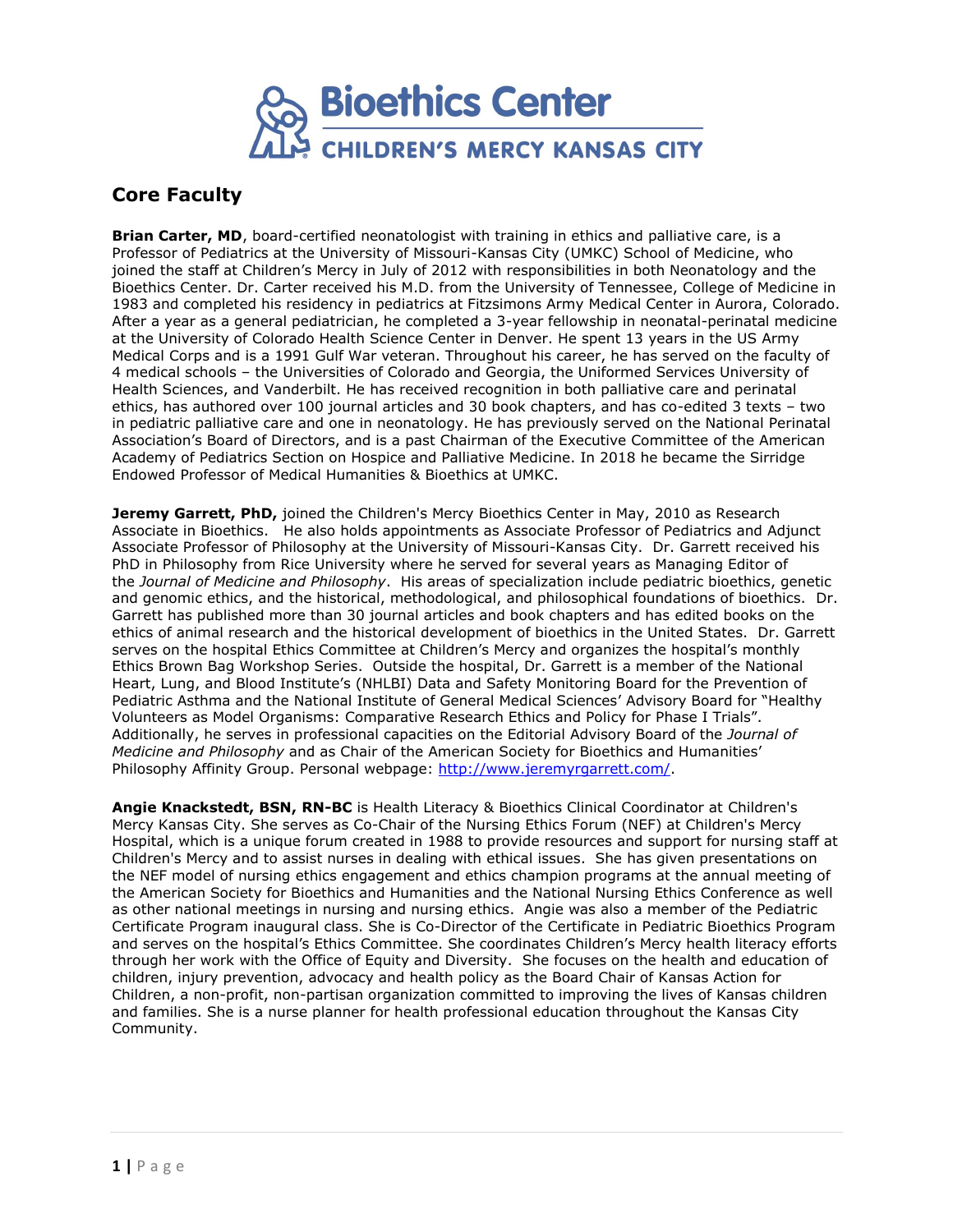

**John Lantos, MD**, is Professor of Pediatrics at the University of Missouri-Kansas City, and the Director of the Children's Mercy Bioethics Center (CMBC). Dr. Lantos spent 21 years at the University of Chicago where he served as Chief of the Division of General Pediatrics and Associate Director of the MacLean Center for Clinical Medical Ethics. He received his M.D. from the University of Pittsburgh. After a residency at Children's Hospital National Medical Center in Washington, D.C, and two years in the US Public Health Service, he accepted a Fellowship in Clinical Medical Ethics at the University of Chicago. Ten years ago, he was named as the John B. Francis Chair in Bioethics at the Center for Practical Bioethics in Kansas City. In 2009, he started the CMBC at Children's Mercy. It was only the second pediatric bioethics center in the country. He has served as president of the American Society of Law, Medicine and Ethics and the American Society of Bioethics and Humanities. He has written or edited seven books and has published more than 300 journal articles and book chapters. He has appeared on Oprah, Larry King Live and Nightline, and was named one of the best pediatricians in the Midwest by Ladies Home Journal.

## **Adjunct Faculty / Topic Specialist Faculty**

**Jill Beck, MD**, is a pediatric hematologist/oncologist at the University of Nebraska Medical Center and Children's Hospital & Medical Center in Omaha, Nebraska. She received her MD from Case Western Reserve University and completed her residency in pediatrics at Rainbow Babies & Children's Hospital in Cleveland, Ohio. She completed a fellowship in pediatric hematology/oncology/BMT at the University of Minnesota. Jill is a 2014 graduate of the Children's Mercy Certificate in Bioethics. She currently serves as co-chair of the Children's Hospital & Medical Center ethics committee.

**Siri Fuglem Berg, M.D., Ph.D**. is Head of Public Health, Municipality of Gjovik, Norway. Prior to her current role, Dr. Berg worked as an anesthesiologist at Innlandet Hospital Trust, Gjovik, Norway. She is a 2014 graduate of the Certificate Program in Pediatric Bioethics. Dr. Berg is co-founder of the International Trisomy Alliance (ITA), mother of Evy Kristine full trisomy 18 and author of "Evy Kristine: A Beautiful Journey". In 2018 she received an award in Norway for her efforts to raise awareness of rare trisomy conditions and fight for trisomy children´s right to medical interventions on equal terms with other children. She currently serves on the Gjovik department of health ethics committee and just completed a program for MDs specializing in public health. More information on Siri can be found on the ITA website: [http://www.internationaltrisomyalliance.com/ita-founders.html.](https://urldefense.proofpoint.com/v2/url?u=http-3A__www.internationaltrisomyalliance.com_ita-2Dfounders.html&d=DwMFaQ&c=Zl2T6vaIOSZ-iGixmidu-Jjpn1CKtCl7U5wJPI4UCTc&r=6SVH--820ngdlVm8uB3XnIj-uV4ogaT0iDWeFBymDxE&m=svDQaLBpH9FxQSB_JYdMqB7ifx9szDiR3NWyD58b-8g&s=oIIt-jGNNfVPAPRuw4lnoyvcHMTsBLW5Pi-p1ZMj7bY&e=)

**Amy E. Caruso Brown, MD, MSc, MSCS**, is an Assistant Professor of Pediatrics, Bioethics and Humanities at SUNY Upstate Medical University in Syracuse, New York, where she is practicing pediatric oncologist, a clinical ethics consultant, and the co-director of Patients to Populations: Ethics, Law and Population Health, a required case-based learning course for first-year medical students. Prior to joining the faculty at Upstate, she received a medical degree from Emory University, a master's degree in medical anthropology from the University of Oxford, and a master's degree in clinical science from the University of Colorado, and completed residency training in pediatrics at the Children's Hospital of Philadelphia and the Children's Hospital Colorado and fellowship training in pediatric hematology/oncology at the Children's Hospital Colorado. My current research priorities include the impact of social media on trust and the family-provider relationship, and the negotiation of treatment refusal when surrogate decision-makers have been marginalized within their families or cultures. She completed the Certificate in Pediatrics Bioethics in 2017.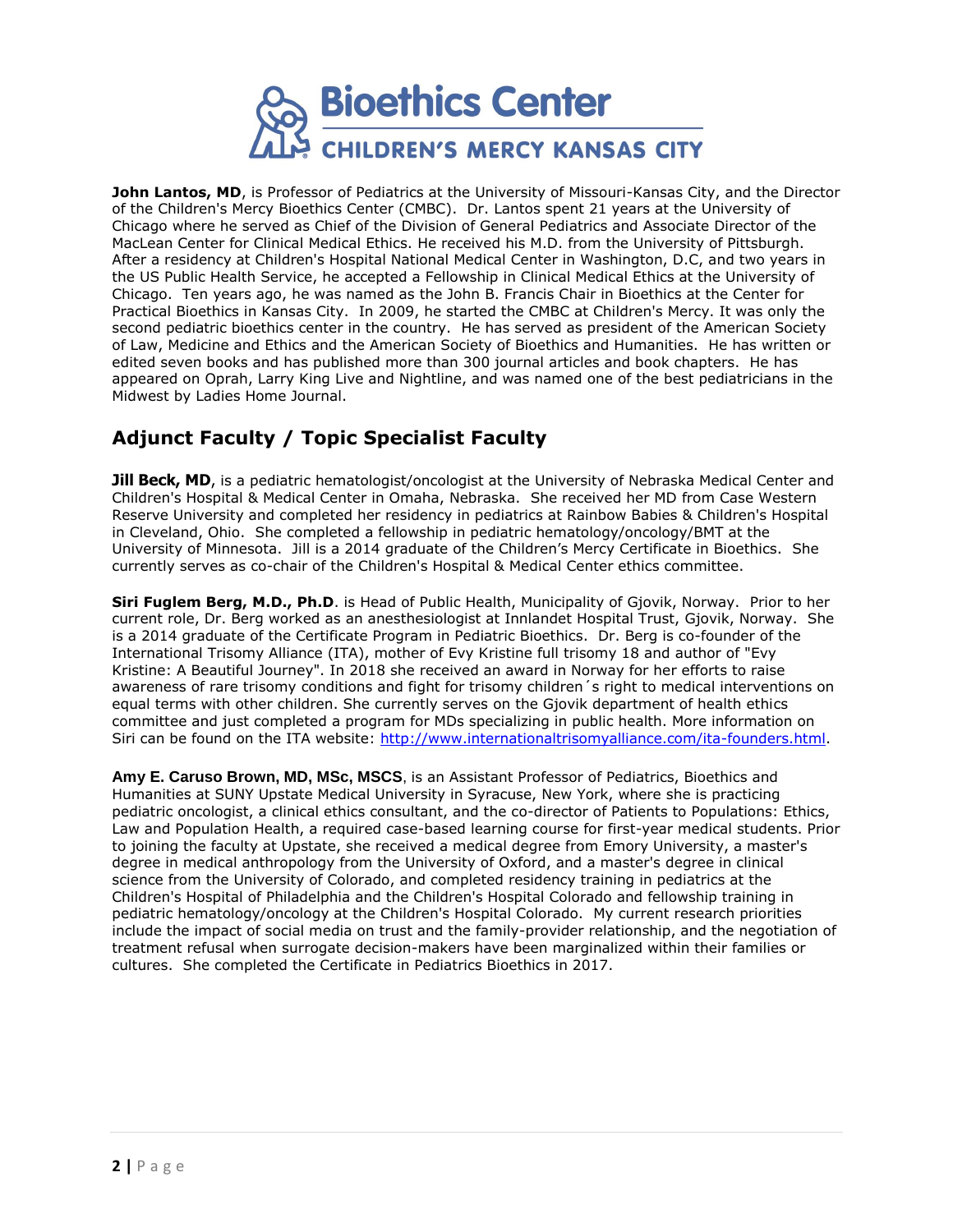

**Michael Deem, PhD,** is an Assistant Professor at Duquesne University (Pittsburgh, Pennsylvania), holding a joint appointment in the School of Nursing and Center for Healthcare Ethics. At Duquesne, Michael teaches undergraduate and graduate courses in nursing and healthcare ethics, and he participates on the hospital ethics committees at the Children's Hospital of Pittsburgh of UPMC, UPMC Presbyterian, and UPMC Shadyside. He is also an affiliate faculty member of the Indiana State University M.S. Genetic Counseling program. Michael was the 2015-16 Pediatric Ethics and Genomics Fellow at Children's Mercy Hospital, and before that he received his Ph.D. from the University of Notre Dame. He lives in Cranberry Township, Pennsylvania with his wife, Katerina, and their four children. Michael's faculty webpage: <http://www.duq.edu/academics/faculty/michael-deem>

**Denise Dowd, MD, MPH**, is an attending physician in the emergency department of the Children's Mercy Hospital in Kansas City, Missouri and is Associate Medical Director of the Office for Faculty Development there. She is Professor of Pediatrics at the University of Missouri-Kansas City and adjunct Professor at the University of Kansas. Dr. Dowd has practiced in critical care hospital settings for over 30 years, starting as a nurse in urban Detroit. She has been in her current position for 22 years and her contributions to injury prevention research, education and child advocacy have spanned 25 years. She has received numerous honors including Mayor's declarations from the cities of Cincinnati and Kansas City, Missouri Communicator of the Year Award, and Gold Foundation Humanitarian Award. She has been active volunteer for the American Academy of Pediatrics (AAP) for many years, serving on numerous projects and committees as well as representing the AAP in Congressional testimony. At the AAP she helps lead project to address early childhood adversity and is a primary author for the AAP's firearm injury prevention policy statement.

**Jennifer Gannon, MD**, joined the Division of Clinical Genetics at Children's Mercy Kansas City in 2015 and is an Assistant Professor of Pediatrics at University of Missouri-Kansas City. She is board certified in Pediatrics, Clinical Genetics and Genomics, and Clinical Biochemical Genetics. Her practice is focused on the care of children and adults with inborn errors of metabolism and the evaluation of infants who have abnormal newborn screening tests. She serves as Vice-Chair of the Kansas State Newborn Screening Committee. Her interests in ethics include ethical considerations in newborn screening and genetic testing. Dr. Gannon received the Children's Mercy Certificate in Pediatric Bioethics in 2018.

Larissa Hines, MD, received her medical degree from the University of Oklahoma Health Sciences Center, completed her Pediatric residency at the Children´s Hospital at the University of Oklahoma, and her Child Abuse Pediatrics Fellowship at Primary Children's Hospital at the University of Utah. She received additional training in Pediatric Bioethics through Children's Mercy in Kansas City and Conflict Resolution at the University of Utah. She is currently an Assistant Professor of Pediatrics at the University of Utah and is in the Division of Safe and Healthy Families at Primary Children´s Hospital. As a child abuse pediatrician, she focuses on the evaluation, diagnosis and management of the potentially abused child. Her interests include ethics in child abuse, ethical decision making, and educational curriculum development. She is currently developing a standardized educational curriculum for nurses, forensic nurses, nurse practitioners, and fellows in child abuse pediatrics. She serves on the ethics committee at Primary Children's Hospital. She currently hosts quarterly ethics rounds within the child abuse community to discuss ethically difficult cases. Her next endeavor is to develop an educational curriculum for ethics in child abuse.

**Amber Hoffman, MD**, co-founded the Children's Mercy Beacon Program, a nationally recognized patient-centered primary care medical home for children with the most complex special needs and their siblings in Kansas City, MO. The Beacon team communicates with health care providers in clinics, hospitals, schools, and at home to coordinate care and assist with transition throughout the health care system. She is currently the Associate Chief of General Academic Pediatrics, Medical Director of Hospital Medicine, and the Program Director for the Pediatric Residency Training Program at Nemours Children's Hospital (NCH) in Orlando, Florida. She also started the Medically Complex Coordination Clinic at NCH and serves on their ethics committee.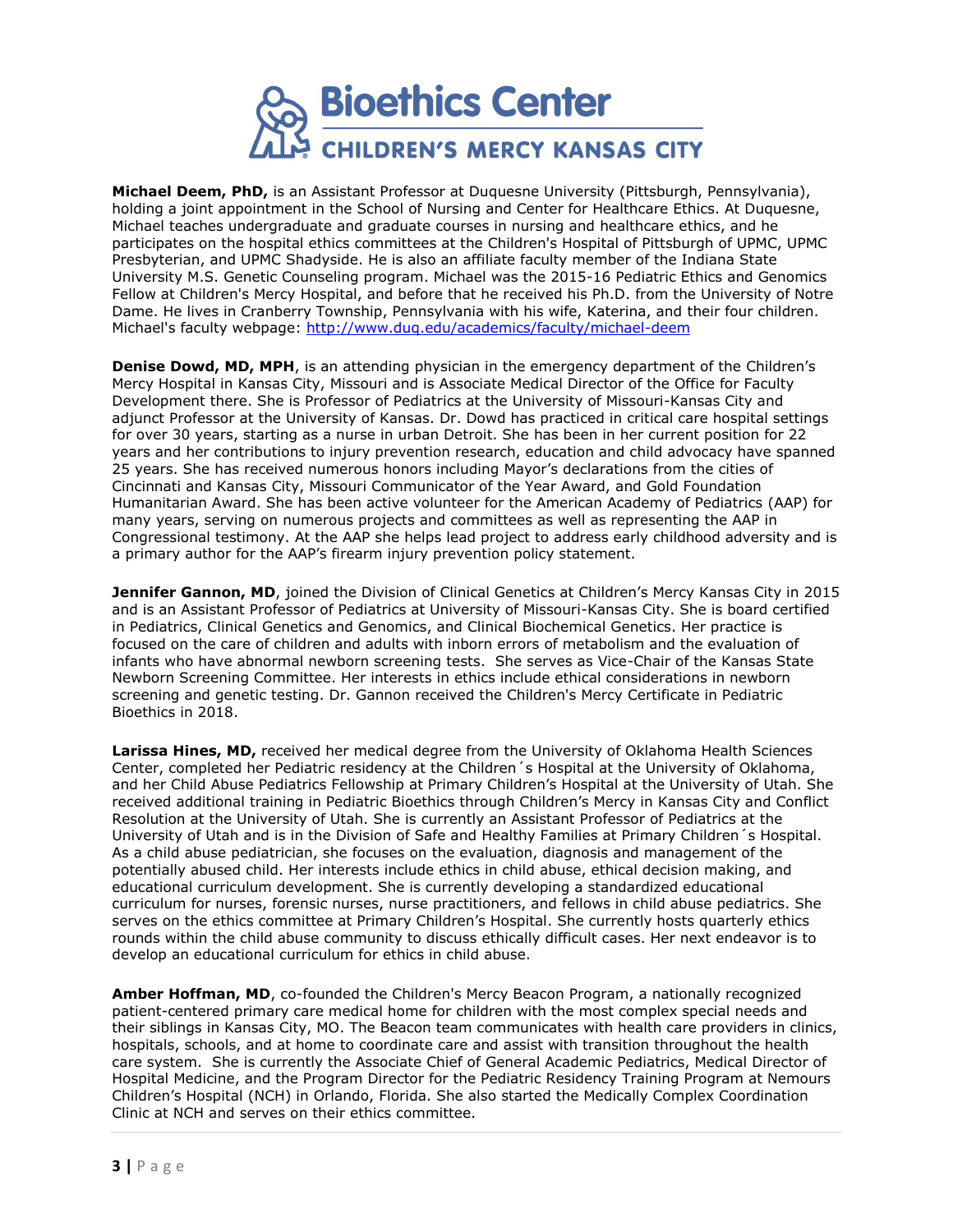

**Laurie Hornberger, MD, MPH,** joined the faculty in the Division of Adolescent Medicine at the Children's Mercy Hospital in 1993 where she is an associate professor in the Department of Pediatrics at the University of Missouri-Kansas City School of Medicine. She currently directs the medical student and resident clinical rotations in Adolescent Medicine. Dr. Hornberger received her Master of Public Health degree from the University of Kansas in 2000. She is board certified in both general pediatrics and adolescent medicine.

Dr. Hornberger has been an active member of the American Academy of Pediatrics (AAP) at the national level. She is currently finishing her second 3-year term on the executive committee of its Section on Adolescent Health whose mission is to provide educate AAP membership on adolescent health issues. She has also served on the AAP policy-making Committee on Adolescence and as their liaison to the American College of Obstetrics and Gynecology Committee on Adolescent Health Care. Dr. Hornberger has also been an active member of the Society for Adolescent Health and Medicine (SAHM) and the North American Society for Pediatric and Adolescent Gynecology (NASPAG).

**Charlotte Jacobsen, RN, MSN**, recently retired as the Service Line Director of Allergy/Immunology at Children's Mercy Hospital. She trained as a nurse in the United Kingdom and worked at leading pediatric hospitals in the UK including the Sick Children's Hospital at Great Ormond Street, London. Charlotte was a previous member of CM's Nursing Ethics Forum and Equity and Diversity Council. Charlotte is a graduate of the Certificate in Pediatric Bioethics, class of 2013.

**Dr. Azanna Ahmad Kamar** currently holds the position of Senior Lecturer and Consultant Neonatologist at University of Malaya, Kuala Lumpur. She is a University of Malaya MBBS graduate and spent her paediatric training years at Paediatric Institute Hospital Kuala Lumpur, with subsequent training in Dublin, the Republic of Ireland. Whilst in central Dublin, she received further training whilst working at Our Lady's Hospital for Sick Children Crumlin, the Coombe Women and Infants' University Hospital, and the Rotunda Hospital. She was also trained as a member of the Irish National Neonatal Transport Programme (NNTP) team. At present, as the head of the neonatal intensive care unit of University of Malaya Medical Centre, she teaches medical and biomedical engineering students. Her interests are in demographics of infant diseases, management of neonatal and paediatric ethical dilemmas, Cochrane collaboration & systematic reviews, targeted therapeutic/health interventions, infant resuscitation & ventilation, growth and nutrition, and the development of technological advances applicable to neonatology. She is also a keen bioethicist and had received her certificate in Paediatric Bioethics Programme from Children's Mercy Hospital in affiliation with the University of Missouri, Kansas City, USA in the year 2016. She is also a past President of the Perinatal Society of Malaysia 2016/2017, and had led several activities to further uphold and strengthen perinatal health in Malaysia. She is married with one child.

**Erwin Jiayuan Khoo** is Lecturer of Paediatrics at International Medical University (IMU), Kuala Lumpur, Malaysia. He was an undergraduate at IMU (graduated 2006) and completed postgraduate training in paediatrics through the Royal College of Paediatrics and Child Health (RCPCH), United Kingdom in 2012. He was appointed Board of Director and Consultant Paediatrician at Baby and Beyond Child Specialist Clinic, Kuala Lumpur in 2014 and served as a pro bono Consultant Paediatrician in Hospital Tuanku Ja'afar, Seremban (HTJS). In 2016, he was appointed as a Council Member of the College of Paediatrics, Academy of Medicine of Malaysia, and as a President of the IMU Alumni Association. His areas of clinical and research interest are paediatric bioethics, medical education, and ambulatory paediatrics. In the bioethics arena, Dr Khoo was certified in Pediatric Bioethics (2016) from the Children's Mercy Bioethics Center in affiliation with University of Missouri-Kansas City School of Medicine as a Claire Giannini Trust International Scholarship Recipient.

**Erin Joy Keith-Chancy:** With 20 years of nursing experience, Erin Keith-Chancy practices clinically as a charge nurse in a large, level 4 NICU. She is certified in neonatal nursing and pediatric bioethics. She anticipates receiving her MSN in Nursing Education this fall. Her areas of special interest include: neonatal vascular access, perinatal bereavement, equity and diversity with a focus health disparities in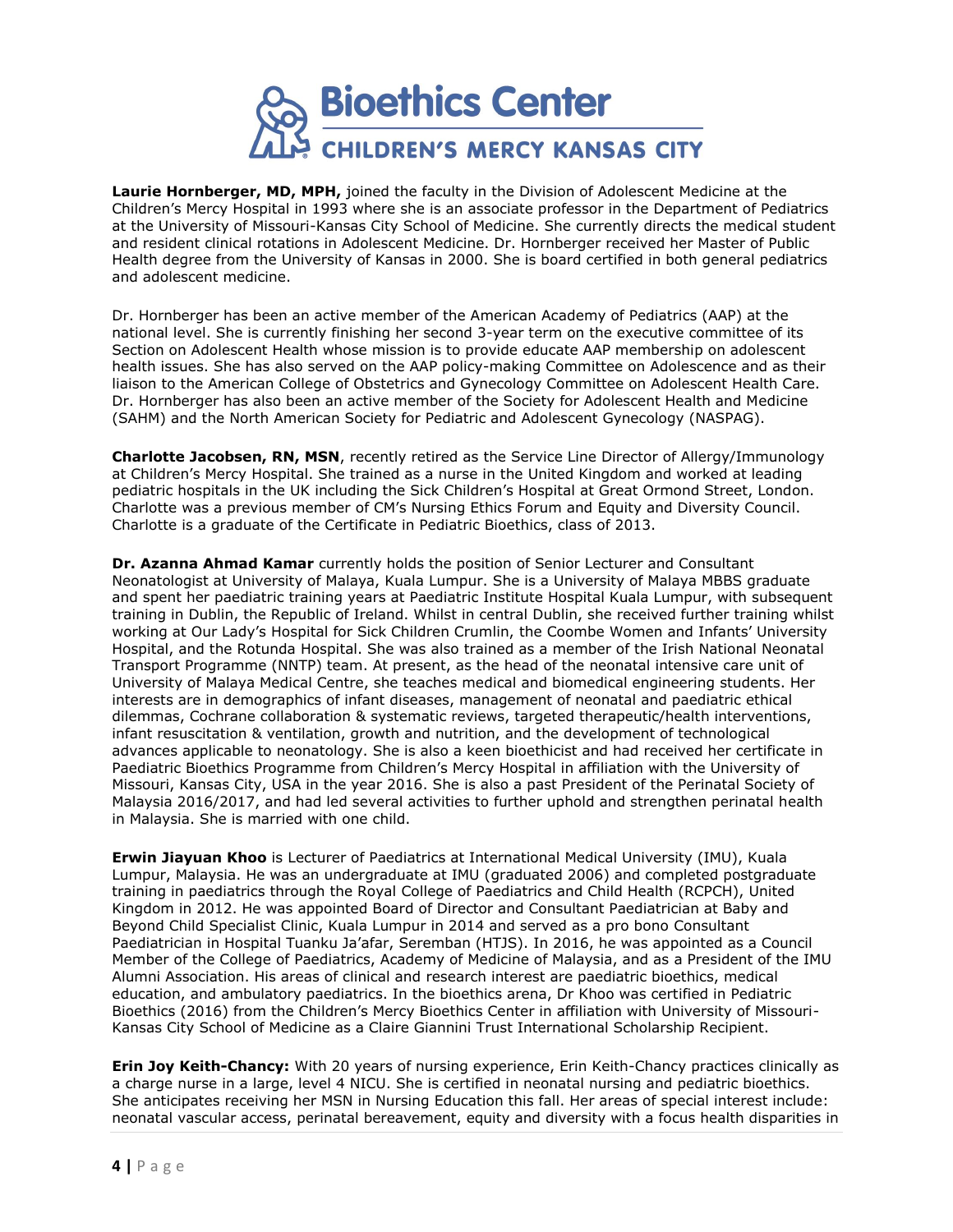

the perinatal population and interdisciplinary education using Web 2.0 tools. Erin has been a knowledge translation scholar in her facility's Transition to Practice Program for nurses since 2015. On a more personal note, she loves hand-lettering, gardening, and Mexican food.

**Ingrid Larson, MBA, DNP, APRN, CPNP, NEA-BC,** is the Service Line Director for Complex Care at Children's Mercy Kansas City. Ingrid received her DNP from Duke University in 2015. She also has a master's of business administration (MBA) with an emphasis in healthcare administration, and a master's of science in nursing (MSN). Ingrid joined Children's Mercy in 2008, initially working in biochemical genetics. She then joined the Pediatric Care Center (PCC) in 2011, an outpatient primary care clinic. Ingrid co-founded and became the Director of the Beacon Program in 2013, which is a comprehensive medical home for children with medical complexity and their siblings. She became the Complex Care Service Line Director in 2018, which includes the Beacon Program, Rehabilitation Medicine, Neonatal follow-up clinics and the Weight Management Program. She continues to be a genetics and complex care content expert, is active professionally and presents locally and nationally about genetics, newborn screening, the medical home, and the care of a child with complex health needs.

**Andrew (Drew) Lasky, MD**: "For my day job I care for children with Rheumatic diseases. I've been doing that now for 22 years. My involvement in ethics started a little later. I was a member of the ethics committee at Children's Mercy Hospital in Kansas City for nine years, four years of which I was Chair. I participated as a member of the ethics consult team for 8 years. I moved myself and family to Portland Oregon in 2013 to work at Randall Children's Hospital and live in the Pacific Northwest. There I helped start an ethics consult service in 2014 for which I serve as the director. I continue to have a strong interest in clinical ethics consultation and developing the best way to provide ethics support to staff, patients and their families."

**Gary Lerner, MD,** is a developmental pediatrician at Children's Hospital & Medical Center and an Associate Professor of Pediatrics at the University of Nebraska Medical Center in Omaha. He received his MD from the University of Missouri in Columbia and completed his pediatric residency at Children's Mercy Hospital in 1978. He has been Medical Director of the multidisciplinary Child Development Clinic at Children's Hospital for over 25 years and Chairman of the hospital's ethics committee for over 15 years. Dr. Lerner is a 2014 graduate of the Children's Mercy Certificate Program in Pediatric Bioethics. He has a special interest in medical humanities and creative writing and is a graduate of the Seven Doctors Project in Omaha. Dr. Lerner spent the first half of his nearly 40 year career doing general pediatrics in an office setting and the latter half of this time as a pediatric hospitalist together with his developmental clinic duties and ethics committee activity.

**Jennifer (Jenni) Linebarger, MD, MPH, FAAP,** joined the faculty at Children's Mercy in 2011, and is board-certified in Pediatrics, Adolescent Medicine, and Hospice and Palliative Medicine. She is the Medical Director of the Palliative Care Team (PaCT) at Children's Mercy, Associate Professor of Pediatrics at the University of Missouri – Kansas City, site director for the Pediatric Hospice and Palliative Medicine fellowship (in conjunction with the University of Kansas), and serves on the executive committee for the American Academy of Pediatrics Section on Hospice and Palliative Medicine. In her AAP role, she helped write the [Resilience in the Face of Grief and Loss curriculum.](https://www.aap.org/en-us/advocacy-and-policy/aap-health-initiatives/hospice-palliative-care/Pages/Resilience-Curriculum.aspx)

**Matthew Mayer, MD**, double-board certified in Pediatrics and Physical Medicine and Rehabilitation, is an Associate Professor of Physical Medicine and Rehabilitation at the University of Colorado where he joined the staff of Children's Hospital Colorado in 2016. Dr. Mayer received his M.D. from the University of Cincinnati College of Medicine in 2005 and completed his combined-residency at Cincinnati Children's Hospital in Cincinnati, Ohio. He was faculty in the department of Pediatric Rehabilitation at Children's Mercy Kansas City from 2010-2016. His clinical focus is caring for children with disabling conditions such as muscular dystrophy, cerebral palsy and brain injury. His ethical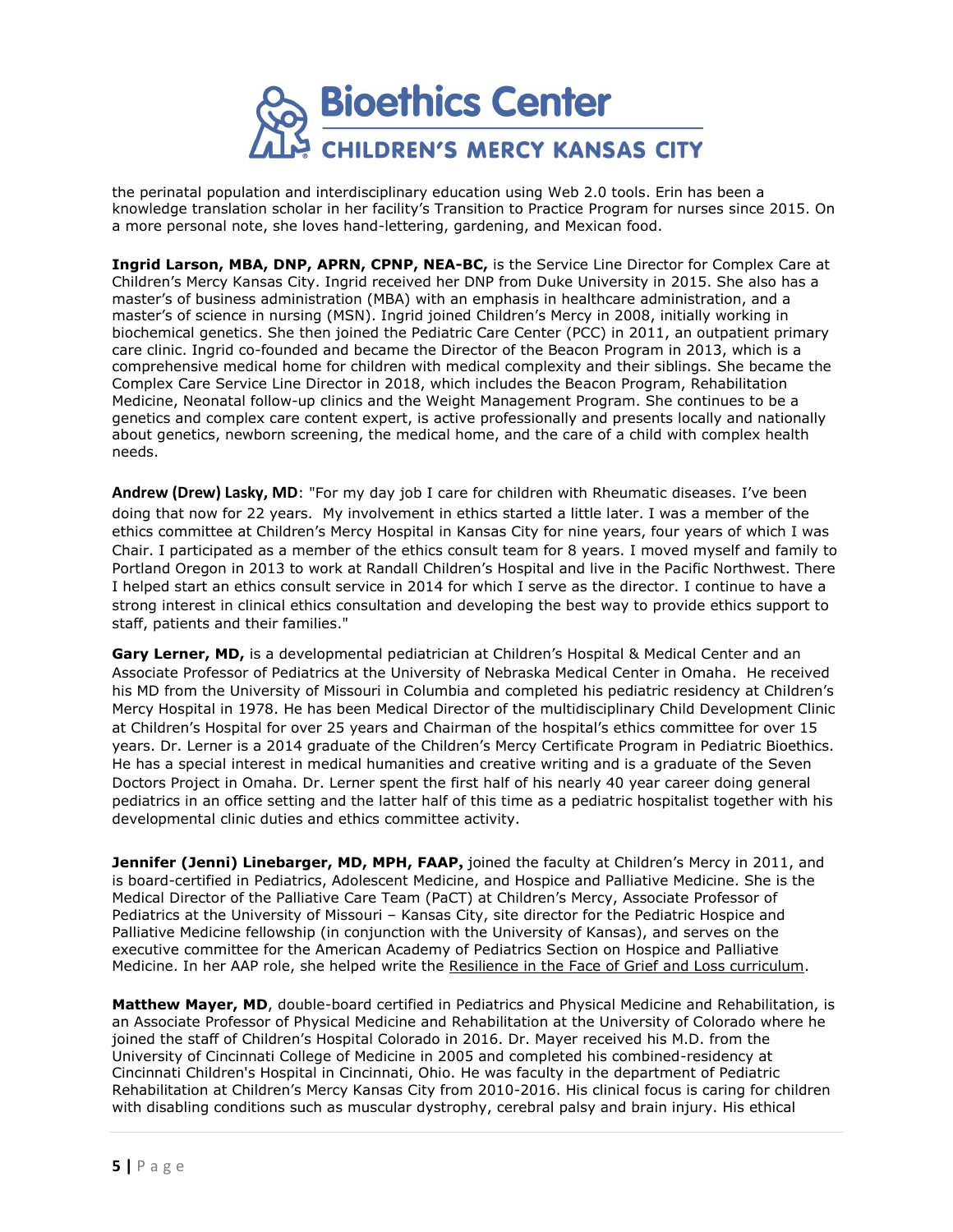

interests include decision making for children with disabilities. He completed the Pediatric Bioethics Certificate program in 2013 and served on the Children's Mercy Hospital ethics committee from 2013- 2016. He is also a member of the American Academy of Neuromuscular and Electrodiagnostic Medicine's Ethics and Peer Review Committee.

**Donna D. McKlindon MSN, PMHCNS-BC**, is the Associate Director for the Department of Medical Ethics at Children's Hospital of Philadelphia and co-chair of the Hospital Ethics Committee. Donna is a graduate of the Certificate in Pediatric Bioethics Course, class of 2012.

A graduate of the University of Michigan (BSN) and the University of Pennsylvania (MSN), Donna has held a variety of positions in pediatric nursing over the past 40 years, including Clinical Nurse Specialist for Mental Health. A primary focus of the CNS-MH role was the education and support of staff in the delivery of family centered care and development of well boundaried parent/professional partnerships. In addition to advocating for the mental health and wellness of staff, patients and families on unit, organizational and systems levels, the CNS-MH provided guidance and support to staff around issues related to self-preservation, work/life integration, team and group dynamics, communication and the management of patient/family/staff relationships. Much of this work has carried over into her current role in the DME at CHOP. A current focus of her work is the development of the Nursing Ethics Engagement Team, a multifaceted initiative the goal of which is to bring nursing ethics to the bedside. Donna has published and spoken nationally on the topics of family centered care, Therapeutic Relationships and the impact of social media on health care.

**DeeJo Miller** is a Patient and Family Engagement Program Manager at Children's Mercy Hospital in the Center for Clinical Effectiveness. Her entry into children's health care came in 2004 when her thirteen year old daughter was diagnosed with cancer. Over the next two years, she spent over 300 days inpatient and saw thirty different specialists with her daughter. In 2007 she joined the Family Advisory Board at Children's Mercy as a volunteer and in 2008 was hired to serve as a voice for families who come to Children's Mercy. Her role in the hospital has evolved to managing over 100 Patient Family Advisors and more than 10 Patient Family Advisory Councils to ensure that the perspective of patients and families is infused from the bedside to the boardroom.

Her interest in ethics comes from her experiences as a parent of a child with medical needs and subsequently her experiences of working with the staff that care for these children. DeeJo is a member of the Ethics committee and a graduate of the Certificate in Pediatric Bioethics, class of 2015.

**Laura Miller-Smith, MD,** is a board-certified pediatrician and pediatric critical care physician. She received her residency and fellowship training at Washington University in St. Louis/St. Louis Children's Hospital, before coming to Children's Mercy Hospital in Kansas City as one of their intensivists. She is currently an Associate Professor at University of Missouri-Kansas City. Laura is particularly interested in the ethical dilemmas that are encountered in the pediatric intensive care unit, particularly surrounding chronic dependence on medical technology, end-of-life decision making and organ donation. Laura graduated from the Certificate in Pediatric Bioethics Course in 2014. She now serves as the Chair of the Hospital Ethics Committee, and is a member of the Society of Critical Care Medicine's Ethics Committee.

**Martha Montello, PhD**, Martha Montello is creator and director of the Medical Writing Center at Children's Mercy Hospital. She is also faculty at the Center for Bioethics and the Department of Global Health and Social Medicine at Harvard Medical School and holds a visiting professorship at University of Pavia, Italy. Dr. Montello is Editor-in-Chief of the journal *Perspectives in Biology and Medicine*. She lectures nationally and internationally on literature and medicine and narrative approaches to bioethics. Her scholarship has been published widely in *The Chronicle of Higher Education, The Hastings Center Report, New England Journal of Medicine, Journal of Clinical Ethics*, *Annals of Internal Medicine*, *Academic Medicine*, *New Orleans Review*, and the *Boston Studies in the Philosophy of Science*. She is co-editor of *Stories Matter: The Role of Narrative in Medical Ethics.*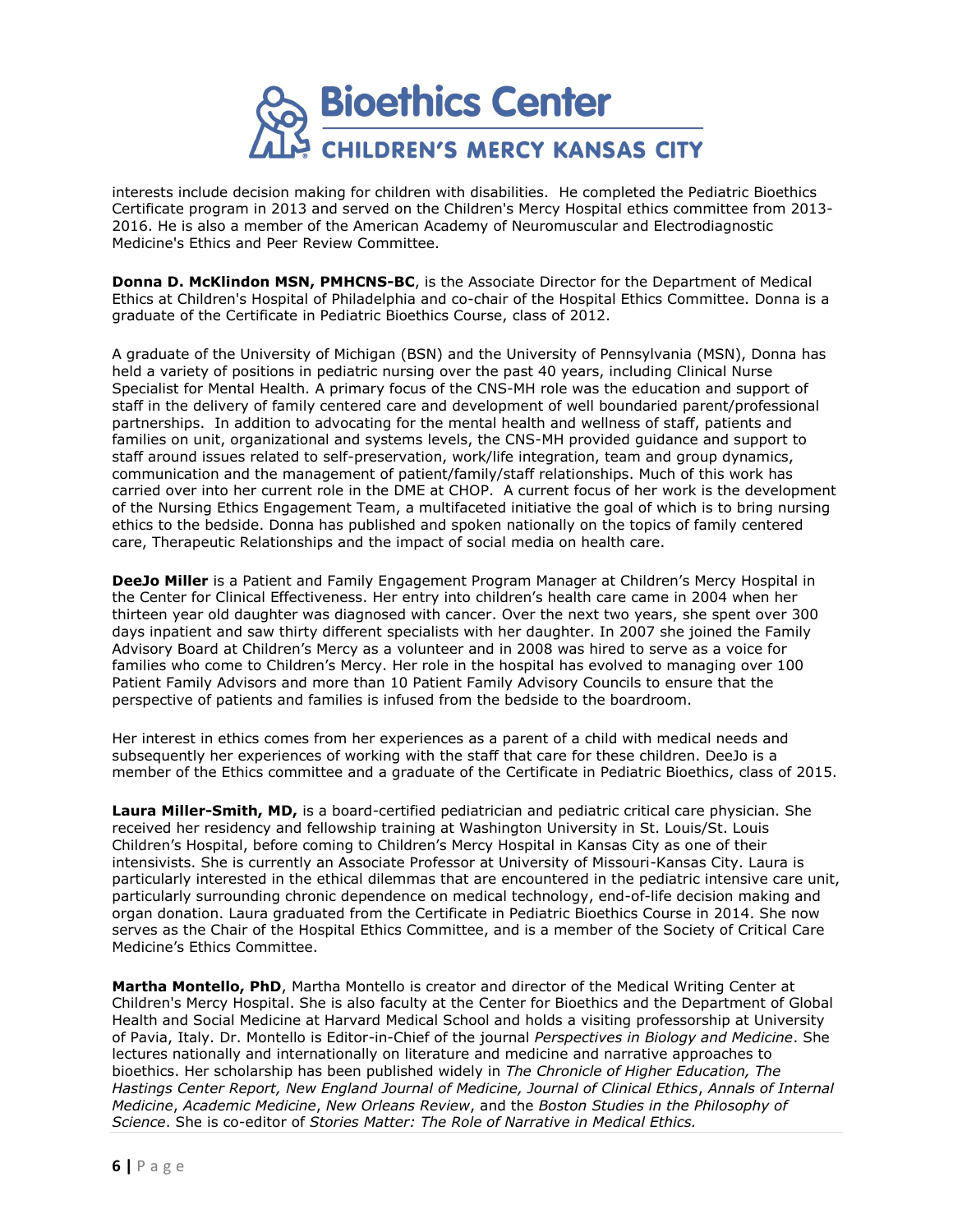

**Laura Murkin, PharmD**, is a pediatric clinical pharmacist II at Children's Mercy Kansas City. Laura represents the pharmacist perspective as a faculty member. Laura graduated from the program in 2016. In addition to her work in pharmacy in bioethics, Laura is involved in the Education Department as a faculty member.

**Doug Myers, MD**, works in the Division of Hematology & Oncology at Children's Mercy Hospital. A specialist in hematopoietic stem cell transplantation, he has been a member of the Ethics Committee for several years and currently serves as chair of the committee. Dr. Myers' recent interest in ethics has focused on the ethical conduct of research, which builds on his experience as a hem/onc fellow participating on the Baylor College of Medicine Institutional Review Board, Data Review Committees, and Protocol Review Committees at the Center for Cell and Gene Therapy in Houston, Texas.

**Henry (Hank) Puls, MD**, is a pediatric hospitalist at Children's Mercy Hospital. He completed his pediatric residency training at Doernbecher Children's Hospital at Oregon Health & Science University. Dr. Puls spends most of his time caring for general inpatients, including children with chronic complex medical conditions. He also has the opportunity to collaborate with the following specialties: gastroenterology, rehab medicine, neurosurgery, and orthopedic surgery services. Dr. Puls has had an interest in ethics since undergraduate studies and realized the importance of additional training during his residency. He serves on the Children's Mercy Ethics Committee. Dr. Puls earned his Certificate in Pediatric Bioethics in 2013. His areas of professional ethics interest include general pediatrics research and those ethical dilemmas commonly encountered by the pediatric hospitalist: abuse & neglect, best interest, palliative care, and the effects of healthcare providers' moral distress and biases on patient care.

**Brenda Rogers, MD,** is an Internal Medicine/Pediatrics physician at Children's Mercy Hospital and Truman Medical Center. She completed her combined residency training at Creighton University and the University of Missouri-Kansas City (UMKC) School of Medicine and is board certified in both specialties. As an associate professor of IM/Peds, she currently cares for pediatric and adult patients in the ambulatory and hospital settings. With an interest in ethics, Brenda completed the CMH Pediatrics Bioethics Certificate Program in 2017 and is currently a member of the Ethics Committee at Truman Medical Center. Brenda works closely with the Internal Medicine/Pediatrics residents and has an interest in how residency training might impact ethics decision-making. She is also intrigued by the ethical dilemmas specific to the adolescent population. When not practicing medicine, Brenda holds the position of associate dean for student affairs for the UMKC School of Medicine. In that role she interacts with many medical students, including recently providing guidance for a new student organization devoted to Ethics.

**Matthew Schlageter, MDiv, BCC,** serves as a staff chaplain with Children's National Health System in Washington, DC. Clinically, he serves the emergency department, neurology/neurosurgery, and orthopedic/surgical units. He also sits on the ethics committee and works with the medical residents and seminary students doing practicum hours at the hospital. He has presented for the Pediatric Chaplains Network. Matthew completed two years of residency work (a year and a half with Children's Healthcare of Atlanta at Egleston) and has spent his entire career as a pediatric chaplain. Matthew is a graduate of the Certificate Program in Pediatric Bioethics, class of 2018.

**Cathy Shubkin, MD,** is a general pediatrician at Children's Hospital at Dartmouth-Hitchcock. Her training includes an MD from George Washington University and internship/residency at Children's Hospital Seattle and Boston Medical Center. She has worked in both urban and rural underserved primary care clinics. She has been in New Hampshire since 2008 where she is the Associate Program Director for the pediatric residency program, a clinical consultant on the hospital ethics committee, and the director of the pediatric bioethics curriculum. Her interests in ethics include all things in outpatient general pediatrics, adolescent decision making and ethics education in residency training. Cathy received the Children's Mercy Certificate in Pediatric Bioethics in 2017.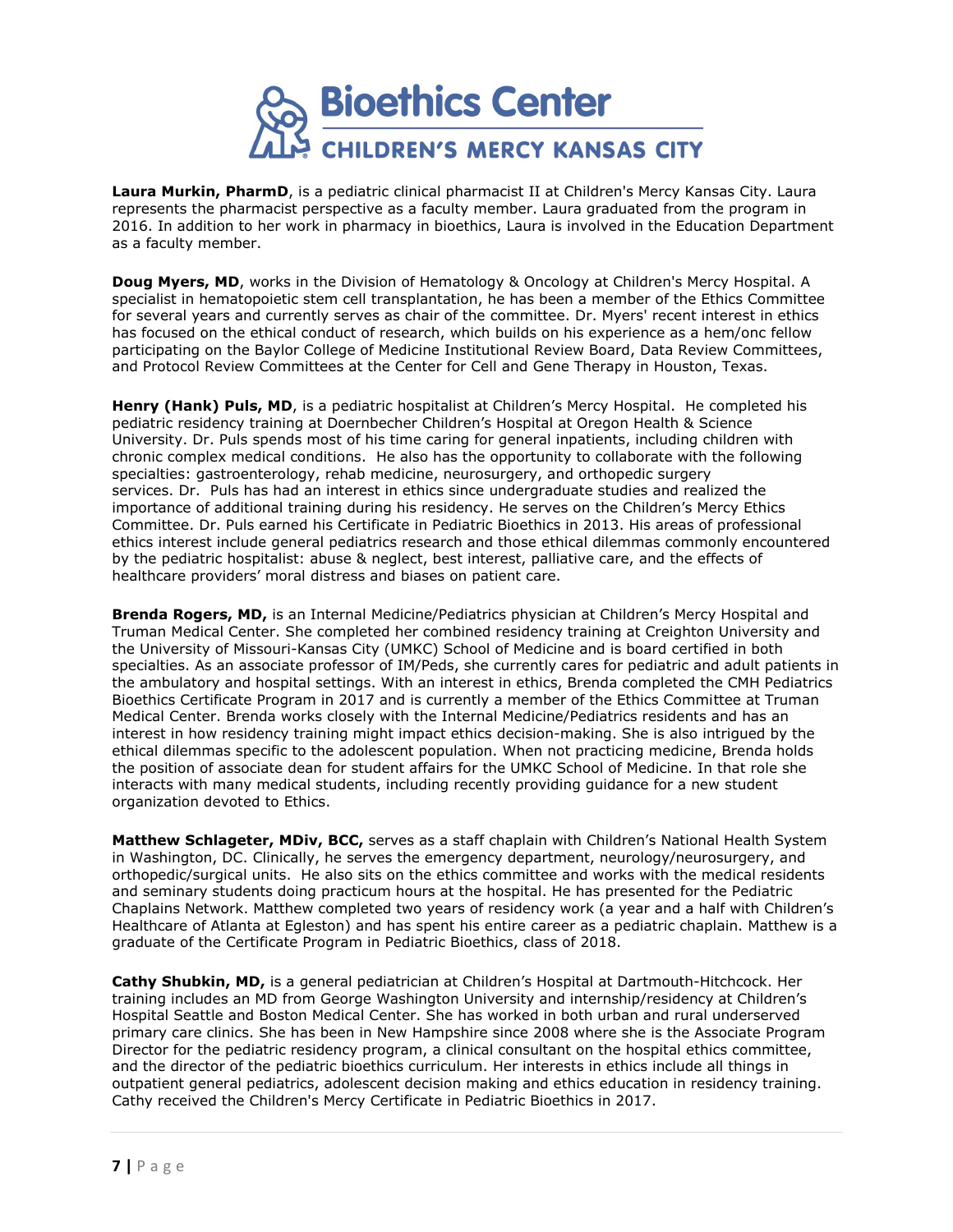

**Stacy C. Smith, MLS, BSN, RN, CHPPN**, is the Clinical Ethicist at Children's Health in Dallas, Tx. Stacy worked for over a decade in pediatric hospice and palliative care. She has a Masters of Liberal Studies in Bioethics and a Masters in Conflict Resolution from Southern Methodist University (SMU) in Dallas and is a 2017 graduate of the Certificate in Pediatric Bioethics Program. In addition to her clinical ethics responsibilities, Stacy has developed a moral distress consult program at Children's.

**Dane Sommer, DMin, MDiv, BCC**, is the Director of Chaplaincy Services at Children's Mercy Hospital. He is active in counseling patients and clinicians regarding the ethical issues in organ transplantation. Dr. Sommer does ongoing work on the theology of suffering. He served as a longstanding member of the hospital Ethics Committee.

**Seth Sonneville, MDiv, BCC**, is a Staff Chaplain at Children's Mercy Hospital working weekdays, working as the chaplain coordinator for our 4-room Fetal Health Center, as a chaplain in the Intensive Care Nursery and on the general Med/Surg units. He has five years prior experience in hospice care at a 32-bed facility. Seth earned the Certificate in Pediatric Bioethics in 2016 with a literature review on the Medical Intervention of Children with Gender Dysphoria.

**Vince Staggs, PhD,** is a biostatistician and health services researcher at Children's Mercy. Previously he was on biostatistics faculty at the University of Kansas Medical Center. He and his wife have 5 children (four by birth, one adopted through China's special needs program). His interests include vaccine policy, decision-making regarding treatment of extremely premature babies, research ethics, and the epistemic processes through which people collect and use information to assess risk, make judgments and decisions, and draw conclusions about what is true. He is also working (slowly) on a MDiv.

**Meghan Strenk, MS, CGC**, is a Genetic Counselor II in the CMH Division of Clinical Genetics, where she has been a practicing clinical genetic counselor since July 2007. In that time, she has worked in both general genetics/dysmorphology to coordinate genetic testing and other evaluations for patients with physical or intellectual disabilities, and in metabolic genetics following up on Kansas and Missouri state newborn screens and helping diagnose and manage children with inborn errors of metabolism or other biochemical disorders. She is a 2015 graduate of the CMH Bioethics Center's Pediatric Bioethics Certificate, and is a member of the CMH Ethics Committee. As a genetic counselor with additional training and interest in ethics, Meghan has specialized experience in the complexities of genetic testing and diagnosis of genetic testing in families, and the numerous complex ethical issues associated with these complexities, including consent/assent, cost of testing, ambiguity, variants of unknown significance/incidental findings, usefulness, and potential pitfalls of results. She also has a strong interest in allocation of resources, access to helpful and appropriate genetic testing for all patients, and effective use of genetic testing technologies to help make diagnoses for families.

**Erin Thomasma, LSCSW, LCSW**, has served as a Social Worker at Children's Mercy for the last 10 years. Her current practice is focused in the Critical Care and Emergency Departments, performing Child Abuse & Neglect assessments and other crisis interventions. Her previous Medical Social Work experience includes collaboration with the Neurology, Neurosurgery, Epilepsy, Infectious Disease, and Dermatology Outpatient Teams. An emphasis during her outpatient practice was partnership with the palliative care team at CMH. Prior to practicing in the medical setting, she served clients in the foster care, transitional housing, community mental health and developmental disabilities community. Each of these experiences culminated in the desire to take a deeper look at Social Work policy and practice in the medical setting. Erin earned the Certificate in Pediatric Bioethics in 2015, having completed her project focusing on a Child Abuse & Neglect Policy.